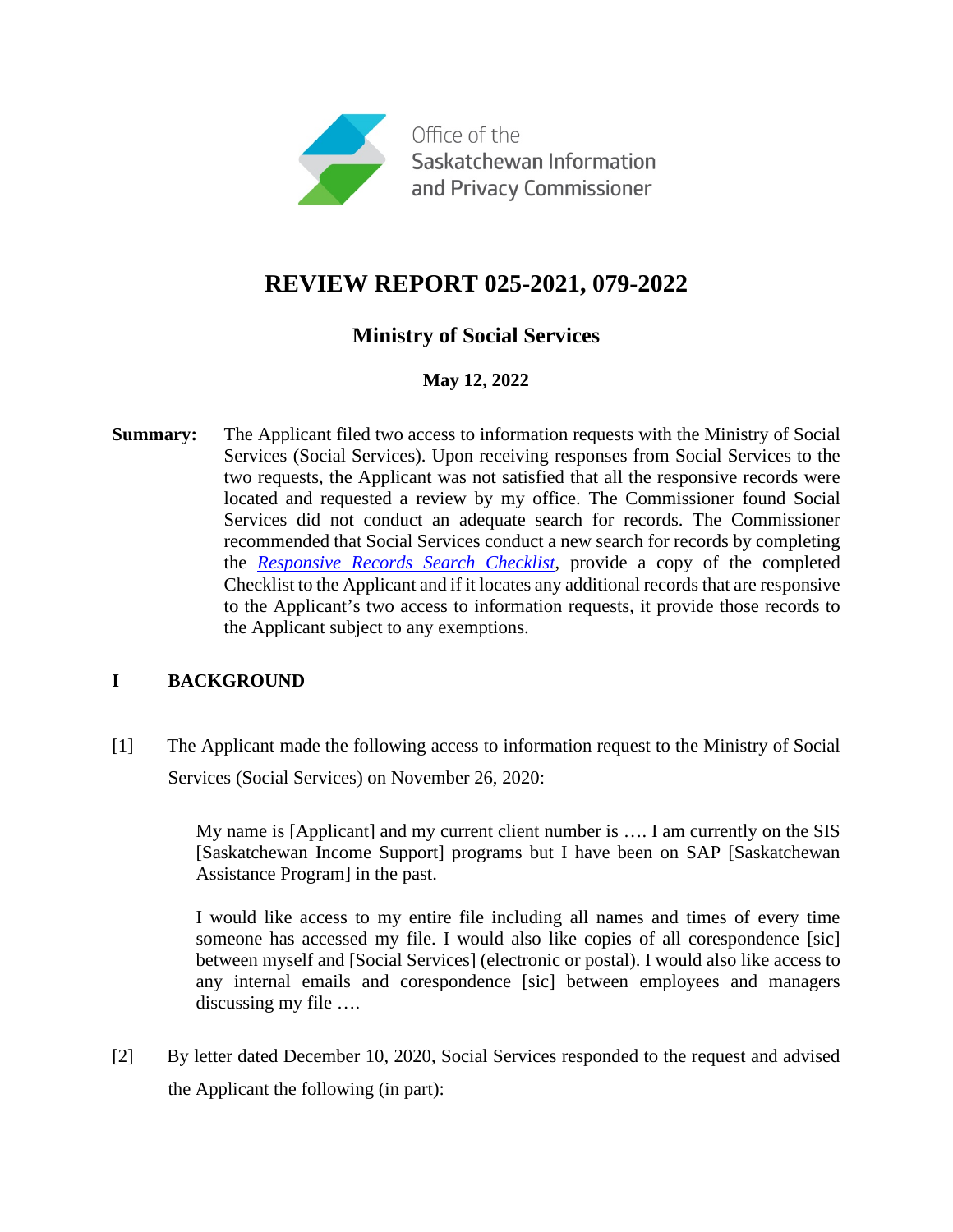… Please find attached records responsive to your request. Please note that, pursuant to section 8 of *The Freedom of Information and Protection of Privacy Act* (FOIP), some of the information contained in the attached records has been severed. Section 29(1) [of FOIP] states that we cannot release other individuals' personal information without their consent. Some information contained in the attached records has been severed (blanked-out) because it is personal information about an identifiable individual ….

- [3] This letter also advised the Applicant of their right to request a review by my office.
- [4] On January 4, 2021, the Applicant filed a second access to information request to Social Services requesting access to:

I have recently received my complete file but it appears that many communications between myself and my caseworker in North Battleford are not included in my file. I would like to recover copies of all the emails between myself and [Caseworker]. The emails would include either of these two email addresses: [Email 1[\]@hotmail.com](mailto:@hotmail.com) or [Email 2[\]@hotmail.com.](mailto:pileocrap@hotmail.com) These emails would have occurred between September 2016 and February 2018.

[5] By letter dated January 21, 2021, Social Services responded to the Applicant's second request, advising in part:

> Thank you for your access to information request received in this office on January 4,  $2021...$

> We have confirmed with Income Assistance Programs that all information requested in the form of emails within their area were provided to you through access request … in December 2020.

[6] By email on February 1, 2021, the Applicant requested a review by my office. The reason for the Applicant's review outlined in the email was:

This is my second time asking for these emails….

In my complete Social Services file that I received in December I discovered that many of my emails to my caseworker were not included. [Caseworker] was issuing me money with no documentation to explain why the reimbursements were happening ....

[7] My office reached out to Social Services by email on February 2, 2021 to inquire if they had any additional records/emails to be released. By email on February 5, 2021, Social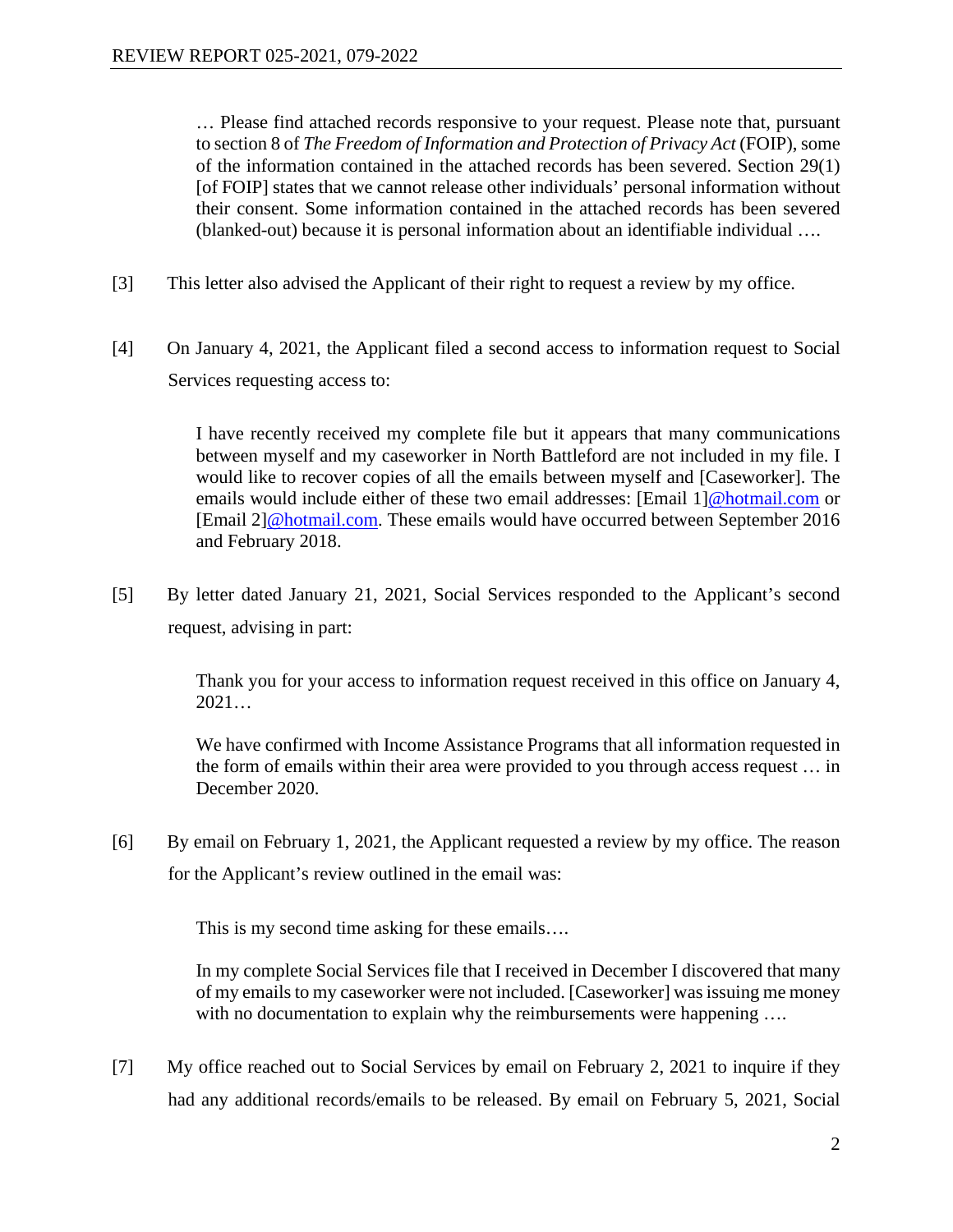Services advised my office that they, "… do not have any additional records to release to [the Applicant]."

[8] By emails on February 19, 2020, my office notified Social Services and the Applicant that my office would be undertaking a review of this matter and invited both parties to make a submission. In the notification email to Social Services, my office asked:

> …In your submission please explain how [Social Services] searched for the requested records. In addition to the overall search efforts, please speak specifically to the search and/or absence of the emails between [Applicant] and [Applicant's] caseworker in North Battleford between September 2016 and February 2018 ….

[9] Social Services provided my office with its submission on September 29, 2021, and advised that my office could share the search strategy portion of the submission with the Applicant. Upon review of the search strategy, the Applicant contacted my office and advised they still wished to continue with the review.

## **II RECORDS AT ISSUE**

[10] As this review considers Social Services' search efforts, there are no records at issue.

## **III DISCUSSION OF THE ISSUES**

## **1. Do I have jurisdiction?**

[11] Social Services is a "government institution" pursuant to section 2(1)(d)(i) of *The Freedom of Information and Protection of Privacy Act* (FOIP). Therefore, I have jurisdiction to conduct this review.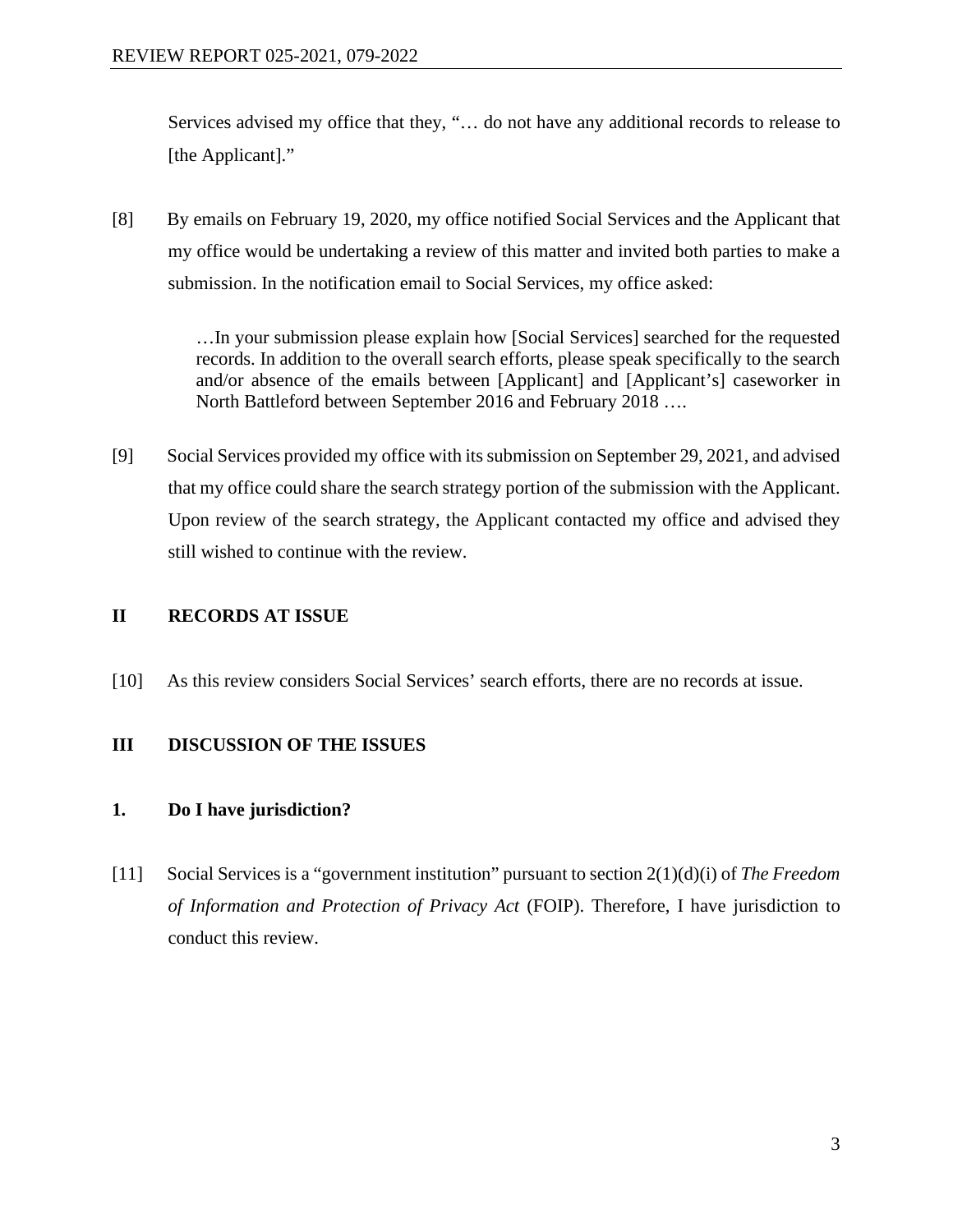#### **2. Did Social Services conduct a reasonable search to locate records?**

[12] Section 5 of FOIP clearly outlines that access to records must be granted if they are in the possession or under the control of a government institution unless an exemption applies. Section 5 of FOIP provides:

> **5** Subject to this Act and the regulations, every person has a right to and, on an application made in accordance with this Part, shall be permitted access to records that are in the possession or under the control of a government institution.

- [13] The *Guide to FOIP*, Chapter 3, "Access to Records", updated June 29, 2021 (*Guide to FOIP*, Ch. 3) discusses how searches for records should be conducted by government institutions starting at page 7.
- [14] A "reasonable search" is one in which an employee, experienced in the subject matter, expends a reasonable effort to locate records which are reasonably related to the request. A "reasonable effort" is the level of effort you would expect of any fair, sensible person searching areas where records are likely to be stored. What is reasonable depends on the request and related circumstances (*Guide to FOIP*, Ch. 3, p. 7).
- [15] When a government institution receives a notification letter or email from my office requesting details of its search efforts, some or all of the following can be included in the submission to my office (*Guide to FOIP*, Ch. 3*,* p. 9):
	- For personal information requests explain how the individual is involved with the government institution (i.e. client, employee, former employee etc.) and why certain departments/divisions/branches were included in the search.
	- For general requests tie the subject matter of the request to the departments/divisions/branches included in the search. In other words, explain why certain areas were searched and not others.
	- Identify the employee(s) involved in the search and explain how the employee(s) is experienced in the subject matter.
	- Explain how the records management system is organized (both paper & electronic) in the departments/divisions/branches included in the search.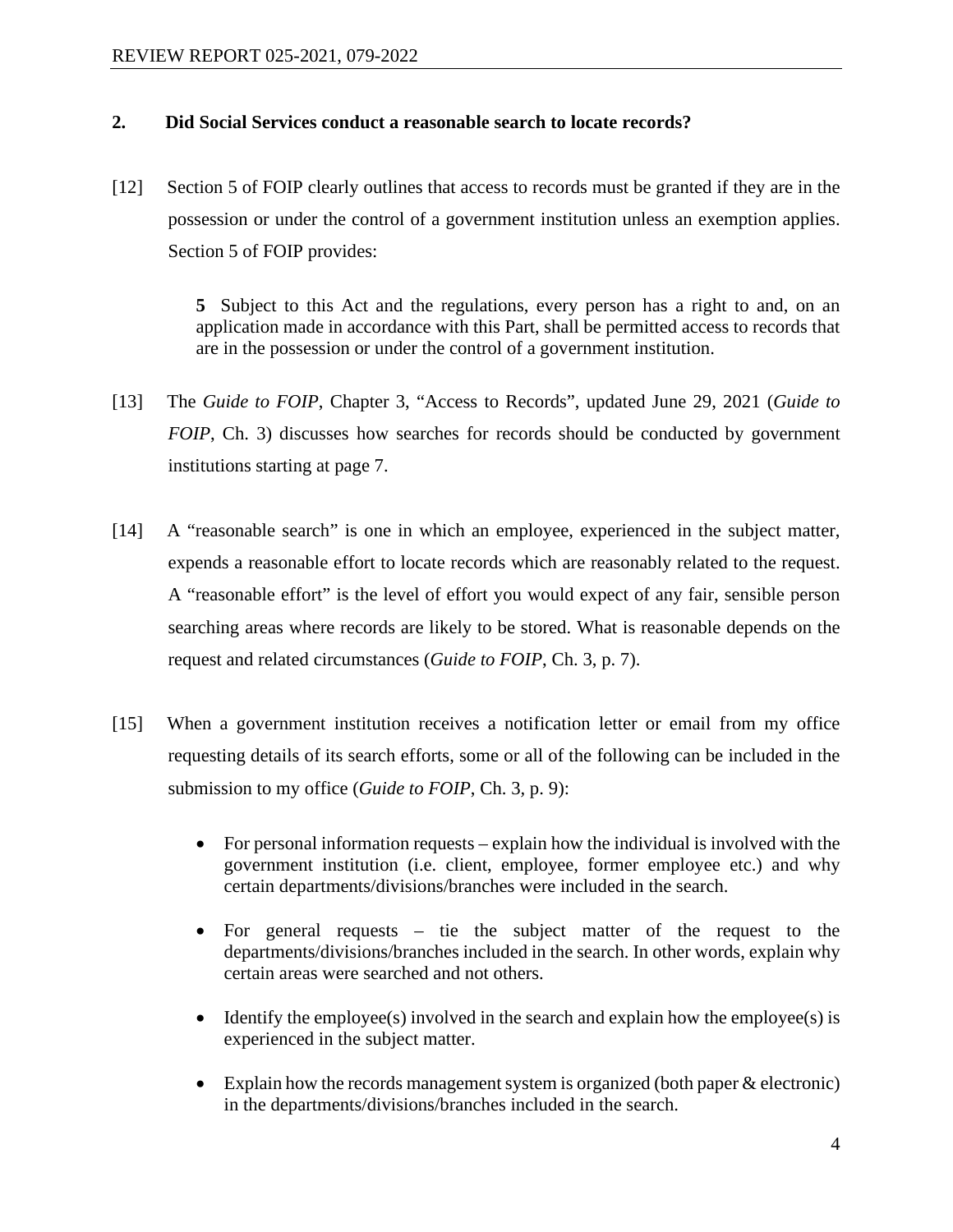- Describe how records are classified within the records management system. For example, are the records classified by alphabet, year, function and/or subject?
- Consider providing a copy of your organization's record schedule and screen shots of the electronic directory (folders & subfolders).
- If the record has been destroyed, provide copies of record schedules and/or destruction certificates.
- Explain how you have considered records stored off-site.
- Explain how records that may be in the possession of a third party but in the government institution's control have been searched such as a contractor or information management service provider.
- Explain how a search of mobile electronic devices was conducted (i.e. laptops, smart phones, cell phones, tablets).
- Explain which folders within the records management system were searched and how these folders link back to the subject matter requested. For electronic folders – indicate what key terms were used to search if applicable.
- Indicate the calendar dates each employee searched.
- Indicate how long the search took for each employee.
- Indicate what the results were for each employee's search.
- Consider having the employee that is searching provide an affidavit to support the position that no record exists or to support the details provided.

(*Guide to FOIP*, Ch. 3*,* pp. 9-10):

- [16] In addition to the above, my office's resource, *[Responsive Records Search Checklist](https://oipc.sk.ca/resources/resource-directory/responsive-records-search-checklist/)* (Checklist), can assist government institutions in documenting their search efforts in detail. When an employee is asked to search for records, the Checklist can be provided to each employee that searches for responsive records. For example, when searching for electronic records, the checklist will ask the employee to detail the following:
	- List of files searched.
	- Date completed.
	- Time taken to search.
	- Number of records located.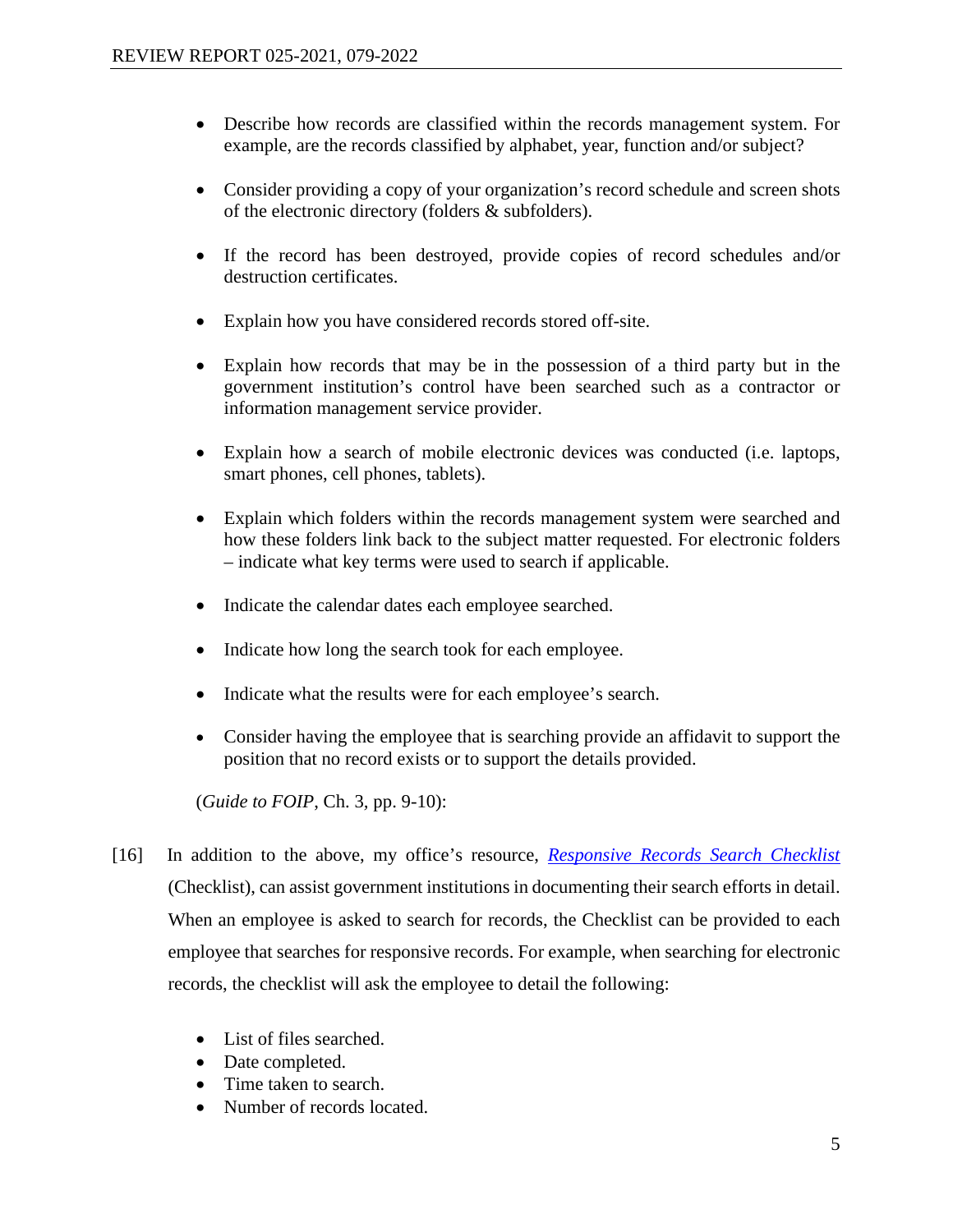- Keywords used.
- [17] The completed Checklist can be provided to an applicant if they question whether an adequate search was conducted. It can also be provided to my office as part of a government institution's supporting documentation where there is a review of search efforts.
- [18] In its submission, Social Services asserted it took the following steps when searching for records responsive to the Applicant's requests:

#### Background:

The Ministry received an access to information request to the Ministry of Social Services on November 26, 2020 (IA3583/20-21) requesting access to the applicant's entire file, specifically all Income Assistance (IA) records including correspondence between [Applicant] and the ministry (electronic and postal) and other identified records. This request was completed with 761 pages of responsive records released on December 10, 2020.

The Ministry received a subsequent access request on January 4, 2021 (IA3630/20-21) for email communications between the applicant using the email addresses of: [Email 1]@hotmail.com or [Email 2]@hotmail.com and caseworker … between the dates of September 2016 and February 2018.

#### Record Search:

The Manager of Records and Privacy completed the following:

- 1. January 8, 2021 Reviewed the 194 pages of email communications provided to the Applicant under request IA3583/20-21;
- 2. January 8, 2021 Reviewed the released file above to ensure all such records were included in the released package; determined 194 of the 761 pages were copies of email communications and attachments within the timeframe identified by the applicant;
- 3. January 11, 2021 Followed up with the IA [Income Assistance] Service Delivery Manager in the North Battleford office to validate the practice related to email communications between workers and clients;
- 4. January 11, 2021 Received confirmation from the IA Service Delivery Manager regarding email practice which involves any relevant email records printed for filing in the client paper file as well as confirmation that, in this case, any email records related to this file and this case worker would have been appropriately filed at the time of the initial request. The Manager also confirmed a search of the worker's emails was not possible as the identified caseworker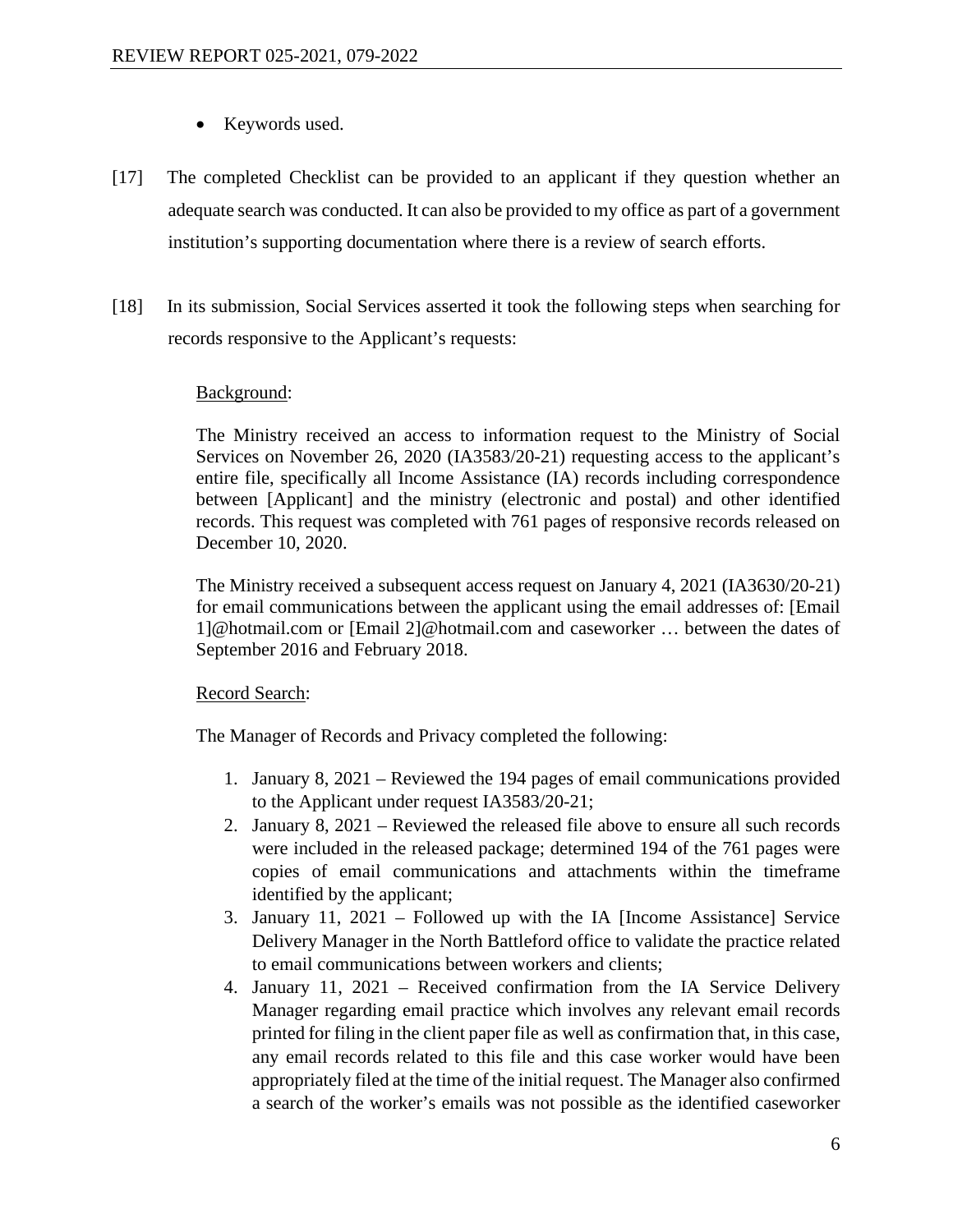had not worked with the ministry for three years at the time of request. Any emails not included in the client file are unavailable.

The file in question had been closed and sent to off-site storage at the time of request. Ministry records management process require any loose filing in the file room to be placed in the appropriate case file prior to storage off-site. Therefore, the file room would not have any outstanding filing for this record.

IA document guidelines require that workers document all discussions and communications pertaining to specific topics including intakes, annual reviews, changes to case plans, budget changes, special needs, transfers and closures, in the Social Worker Information Network (SWIN) as a Case Chronological History (CACS) log. This involves the worker creating a record (chrono) in SWIN that documents the discussion/decision related to any of the identified topics. The guidelines specifically indicate that emails are not to be copied into a chronological recording without the author's consent. While a common practice, there is no policy or requirement for emails between a client and a worker to be printed and placed on the client's file, as any impact to benefits would be captured in a chronological recording and follow-up letter on official letterhead.

With the implementation of the new Saskatchewan Income Support program (SIS), email has become the common form of communication with clients and emails are captured and housed in the new software system.

We have confirmed the responsive records released for IA3583/20-21 included 50 pages of chronological case logs as well as 194 pages of emails and attachments; many of the chronological recording correlate with the emails provided to the client in the initial access request.

## Conclusion:

The responsive records provided to the applicant included records using both the email addresses are all the communications available and were provided in a timely fashion. No additional records were found, nor do we believe they exist. If additional records did exist at one time, they were transposed into the CACS and recorded through that method.

[19] The above search efforts provided by Social Services outlines a lot of what the guidelines state in terms of records management and offsite storage. However, it lacks the granular details of the search such as who searched, where did they search, how long did they search, and what search parameters were engaged when they searched (such as keywords in electronic records).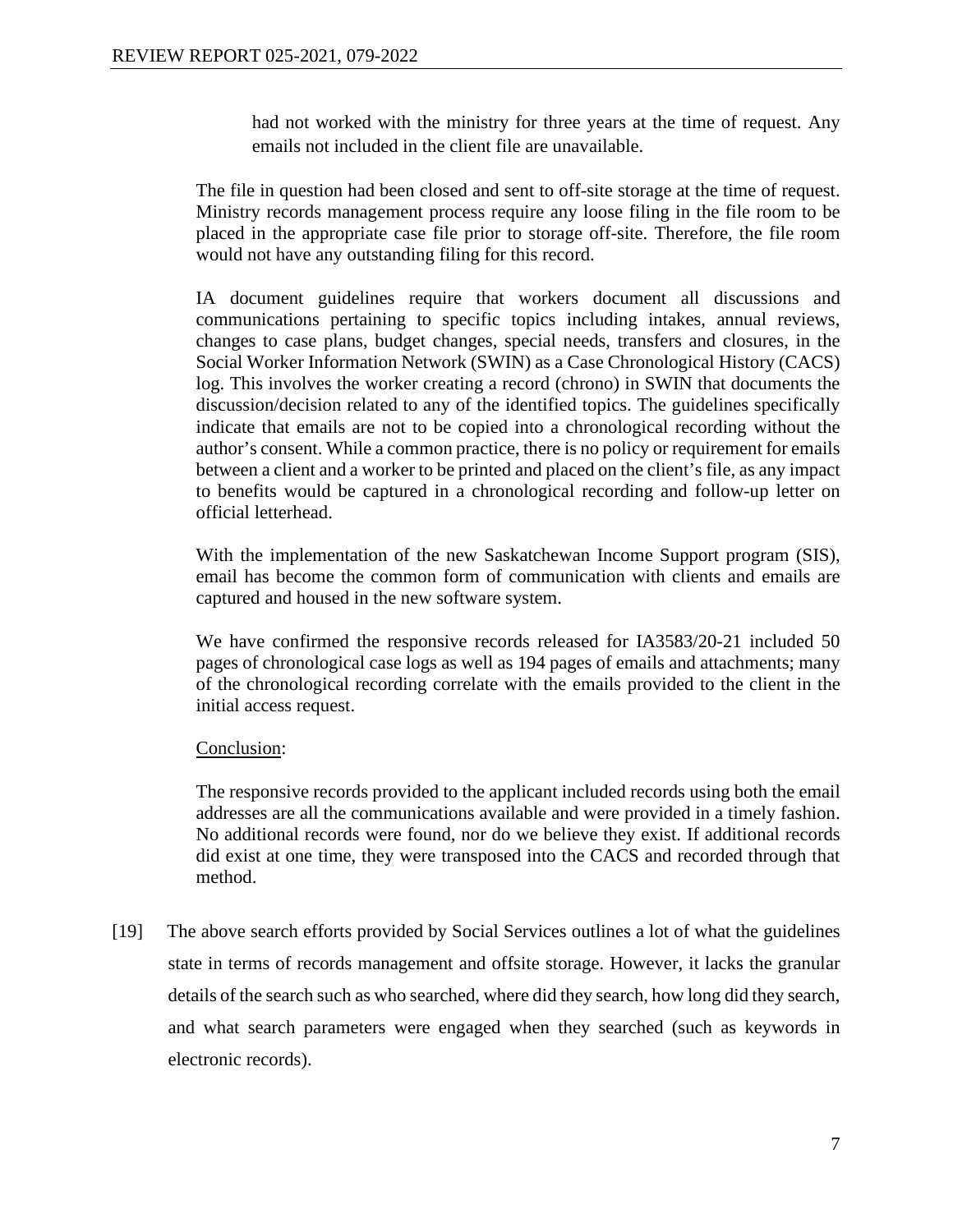[20] In their February 1, 2021 request for review, the Applicant asserted:

… I discovered that many of my emails to my caseworker were not included. [Caseworker] was issuing me money with no documentation to explain why the reimbursements were happening. Hopefully we can dig a little deeper and find these emails.

[21] Furthermore, when Social Services responded to the Applicant's second request on January 21, 2021, it advised the Applicant:

> …We have confirmed with the Income Assistance Programs that all information requested in the form of emails within their area were provided to you through your access request … in December 2020.

- [22] From a review of the second request, it was clear that the Applicant did not feel all of the responsive records had been provided.
- [23] When Social Services received and responded to the Applicant's second access to information request, Social Services could have outlined its search strategy to the Applicant. Alternatively, it could have engaged with the Applicant to determine why the second request was filed.
- [24] As Social Services documented search efforts provided to my office and the Applicant did not include the granular details of its search efforts, I find Social Services did not conduct a reasonable search for records. I recommend that Social Services conduct a new search for records by completing the [Checklist,](https://oipc.sk.ca/resources/resource-directory/responsive-records-search-checklist/) provide a copy of the completed Checklist to the Applicant and if it locates any additional records that are responsive to the Applicant's two access to information requests, it provide those records to the Applicant subject to any exemptions.

## **IV FINDING**

[25] I find Social Services did not conduct a reasonable search for records.